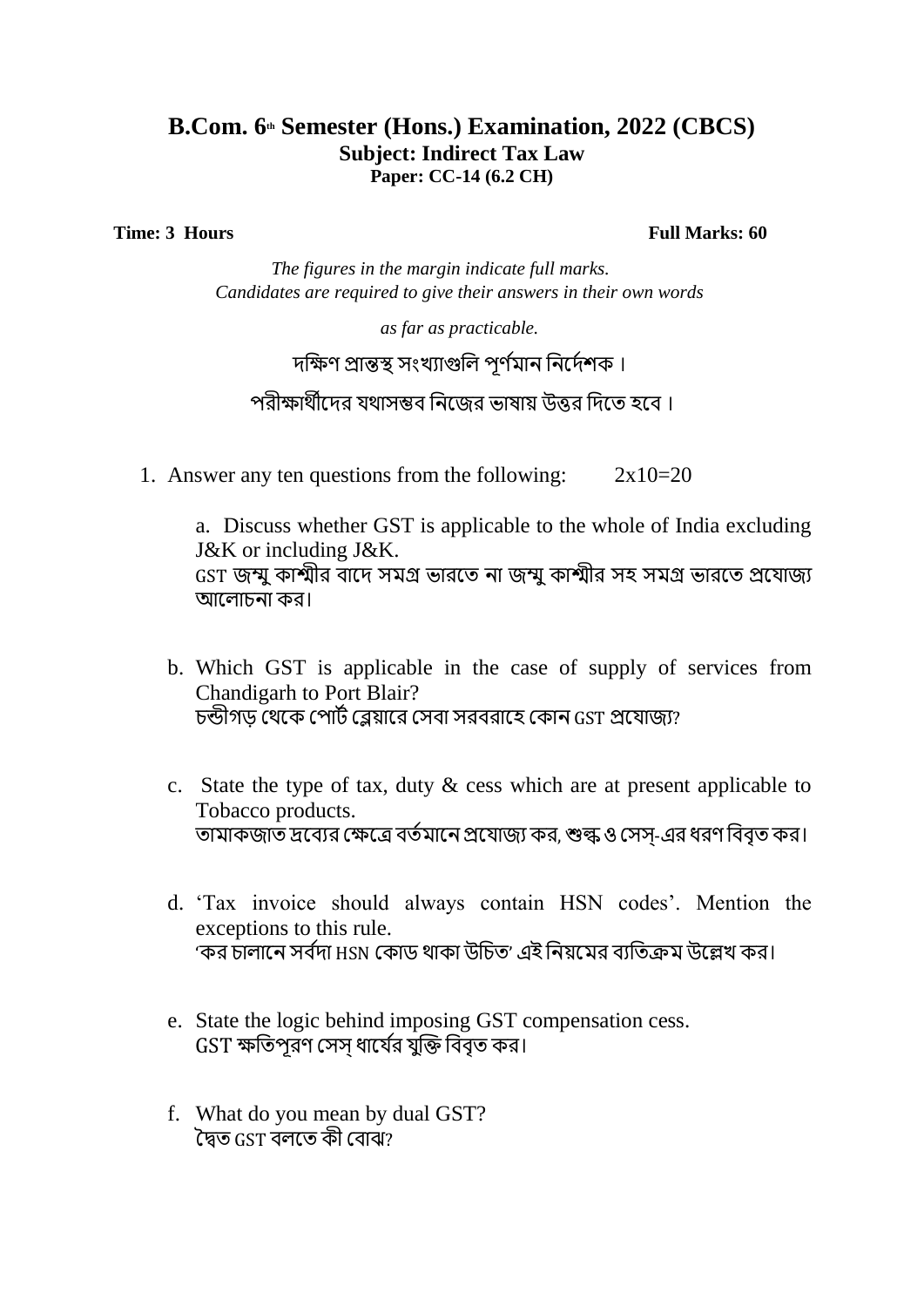- g. State the manufacturers of goods on which composition scheme is not available. যার উপর সংযুক্ত পদ্ধতি প্রযোজ্য নয় সেরূপ পণ্য উৎপাদনকারীর উল্লেখ কর।
- h. A Ltd, a football manufacturing co is located in Kolkata. B Ltd of Gujrat is one of the selling agents of A Ltd. B Ltd sells footballs in Gujrat and Maharashtra on behalf of A Ltd (but bills are issued to the customers by B Ltd in its own name). On December 26, 2020, A Ltd sends 1000 footballs to B Ltd for sale on behalf of A Ltd. No consideration is charged. State whether GST is applicable. ইংরাজী প্রশ্ন দ্রষ্টব্য।
- i. What is the time of supply when services are imported from foreign branch? বিদেশী শাখা থেকে সেবা আমদানী হলে সরবরাহের সময়টা কী?
- j. A of Kolkata supplies 1000 kg of rubber brushes to B of Delhi. The invoice value inclusive of GST is Rs 102000. The Applicable GST rate is 28%. Determine the amount of tax. ইংরাজী প্রশ্ন দ্রষ্টব্য।
- k. Mention two items which are not eligible for the input tax credit. ইনপুট কর জমার অনুপযুক্ত এরূপ দুটি জিনিসের উল্লেখ কর।
- l. State fresh registration in relation to the availability of tax credit in special circumstances. বিশেষ ক্ষেত্রে কর জমার প্রাপ্যতায় নূতন নিবন্ধন উল্লেখ কর।
- m. What is exclusive economic Zone? একচ্ছত্র অর্থনৈতিক অঞ্চল কী?
- n. What do you mean by the value of taxable supply? করযোগ্য সরবরাহ মূল্য বলতে কী বোঝ?
- o. From the following particulars find out total customs duty: (Ignore GST compensation cess) Imported value of goods in India Rs 423379. Basic customs duty 10%, IGST 18%, social welfare surcharge 10%. Designing charges paid to a consultancy firm in Mumbai Rs 10000. ইংরাজী প্রশ্ন দ্রষ্টব্য।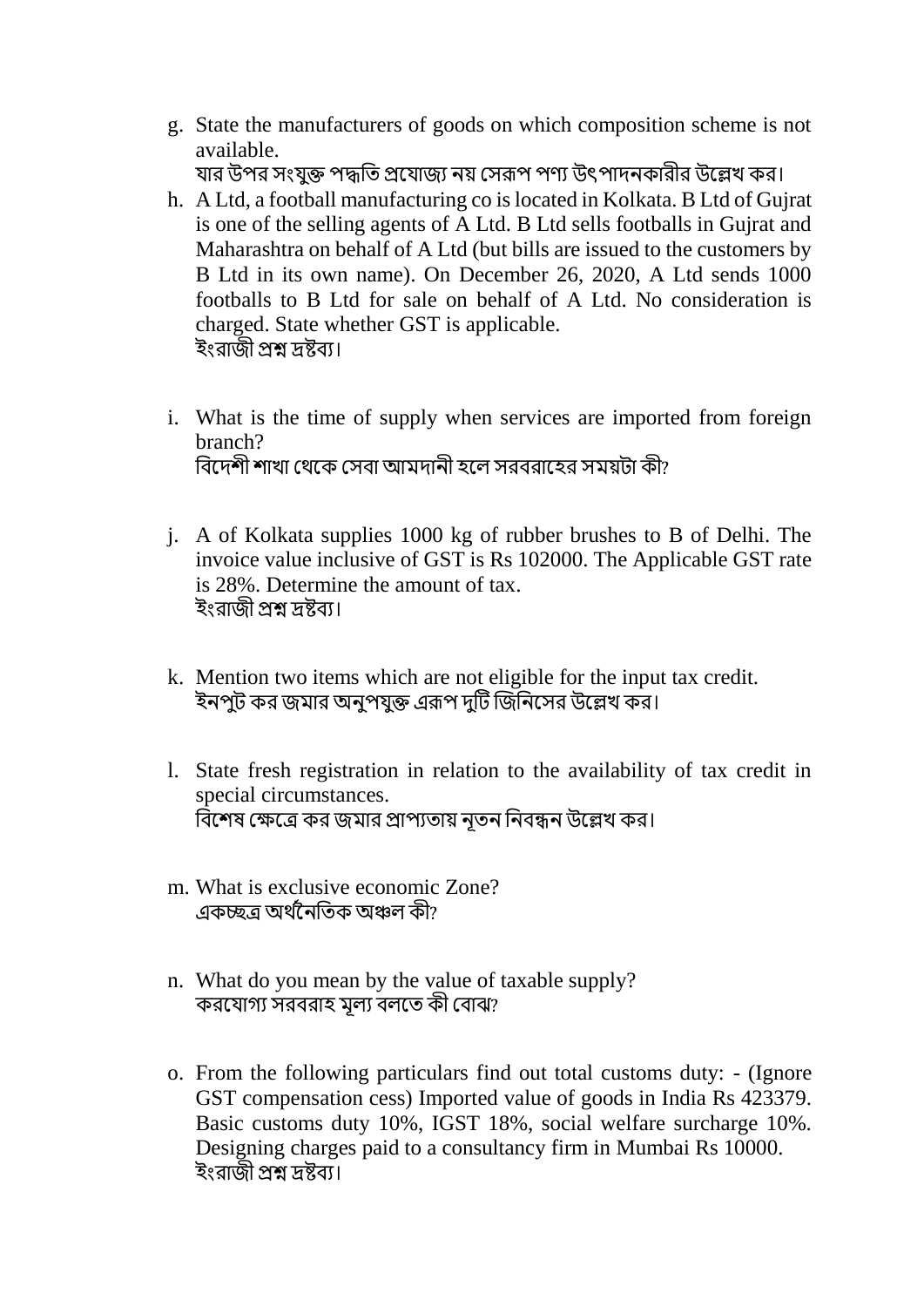2. Answer any four questions from the following:  $5x4=20$ 

a. Discuss how the input tax credit is allowed for payment of CGST, SGST, UTGST and IGST.

> CGST, SGST, UTGST এবং IGST প্রদানের ক্ষেত্রে কীভাবে ইনপুট কর জমা অনুর্মাদন করা হয় আর্িাচনা কর।

- b. Explain the concept of taxable event. Discuss the difference between direct tax and indirect tax. করযোগ্য ঘটনার ধারণাটি ব্যাখ্যা কর। প্রত্যক্ষ এবং পরোক্ষ করের পার্থক্য আলোচনা কর।
- c. Write short notes on (i) GST on reimbursement of expenses (ii) Background of customs duty. সংক্ষিপ্ত টীকা লেখ – (i) খরচ পরিশোধের উপর GST (ii) বহিঃশুল্কের পটভূমি।
- d. Discuss in brief the import procedure as per customs act. বহিঃশুল্ক আইনানুসারে আমদানী পদ্ধতি সংক্ষেপে আলোচনা কর।
- e. Discuss tax credit in respect of capital goods. State the inclusions in transaction value. মূলধনী দ্রব্যের ক্ষেত্রে কর জমা আলোচনা কর। লেনদেন মূল্যের মধ্যে যে সব বিষয় অন্তভূ ণি র্থার্ক থসগুক্ষির উর্েখ্ কর।
- f. Explain two advantages of taking registration in GST. Mention five broad sections along with its criticisms under which services have been classified. GST নিবন্ধনের দুটি সুবিধা ব্যাখ্যা কর। সেবাকে যে পাঁচটি মূল ভাগে বিভক্ত করা হর্য়র্ে সমার্িাচনা সহ থসগুক্ষির উর্েখ্ কর।
- 3. Answer any two questions from the following:  $10x$  2=20
- a. Discuss the features and GST liabilities of composite and mixed supply. সংযুক্ত ও মিশ্র সরবরাহের বৈশিষ্ট্য সমূহ এবং GST করদায় আলোচনা কর।